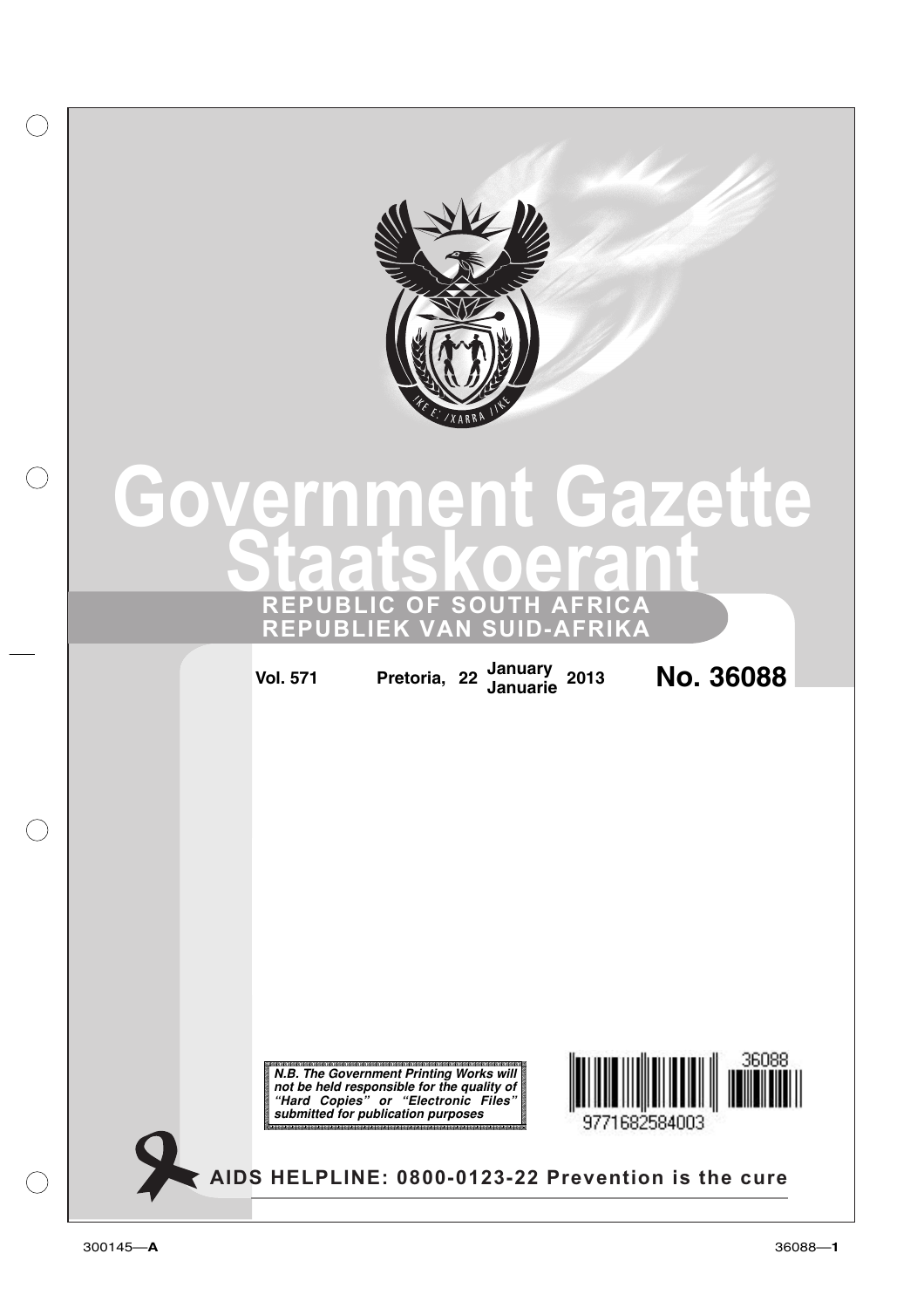#### **IMPORTANT NOTICE**

**The Government Printing Works will not be held responsible for faxed documents not received due to errors on the fax machine or faxes received which are unclear or incomplete. Please be advised that an "OK" slip, received from a fax machine, will not be accepted as proof that documents were received by the GPW for printing. If documents are faxed to the GPW it will be the sender's responsibility to phone and confirm that the documents were received in good order.**

**Furthermore the Government Printing Works will also not be held responsible for cancellations and amendments which have not been done on original documents received from clients.**

|                                       | <b>CONTENTS • INHOUD</b>                                                                                         |             |                |
|---------------------------------------|------------------------------------------------------------------------------------------------------------------|-------------|----------------|
| No.                                   |                                                                                                                  | Page<br>No. | Gazette<br>No. |
|                                       | <b>GOVERNMENT NOTICE</b>                                                                                         |             |                |
| <b>Basic Education, Department of</b> |                                                                                                                  |             |                |
| Government Notice                     |                                                                                                                  |             |                |
| 37                                    | South African Schools Act (84/1996): Approval for the extension of the Senior Certificate Examination concession | З           | 36088          |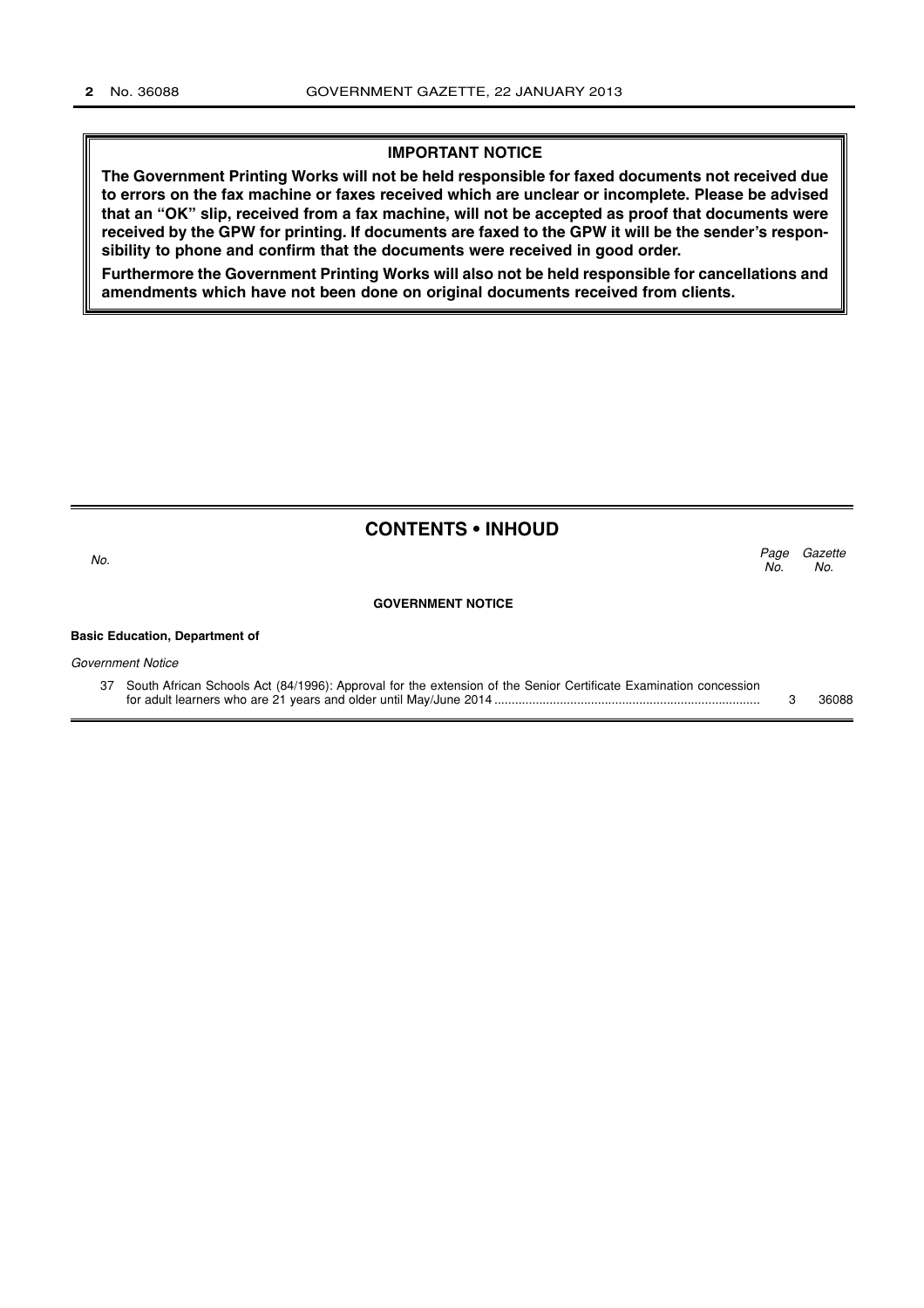## GOVERNMENT NOTICE

#### **DEPARTMENT OF BASIC EDUCATION**

**No. 37 22 January 2013**

### THE SOUTH AFRICAN SCHOOLS ACT, 1996 (ACT NO. 84 OF 1996)

# APPROVAL FOR THE EXTENSION OF THE SENIOR CERTIFICATE EXAMINATION CONCESSION FOR ADULT LEARNERS WHO ARE 21 YEARS AND OLDER UNTIL MAY/JUNE 2014

I, Angelina Matsie Motshekga, Minister of Basic Education, in terms of Sections 3(4)(I) and 7 of the National Education Policy Act, 1996 (Act No. 27 of 1996) and after consultation with the Council of Education Ministers, hereby grant approval for the extension of the Senior Certificate examination until May/June 2014 for adult candidates who are 21 years or older and who have not registered for the Senior Certificate examination before, provided they meet the following requirements:

- (a) Must undertake to complete the Senior Certificate in the next two to three years;
- (b) May register for 2012 only;
- (c) Must be 21 years and older;
- (d) Must provide a motivation to the Head of Department, why they should be allowed to register; and
- (e) Approval must be granted by the Head of Department.

The extended Senior Certificate examinations from May/June 2012 until May/June 2014 will be based on a reduced number of examination question papers prepared, as set out in Government Notice No. 539, Government Gazette No. 34401 of 28 June 2011.

# MRS AM MOTSHEKGA, MP MINISTER OF BASIC EDUCATION